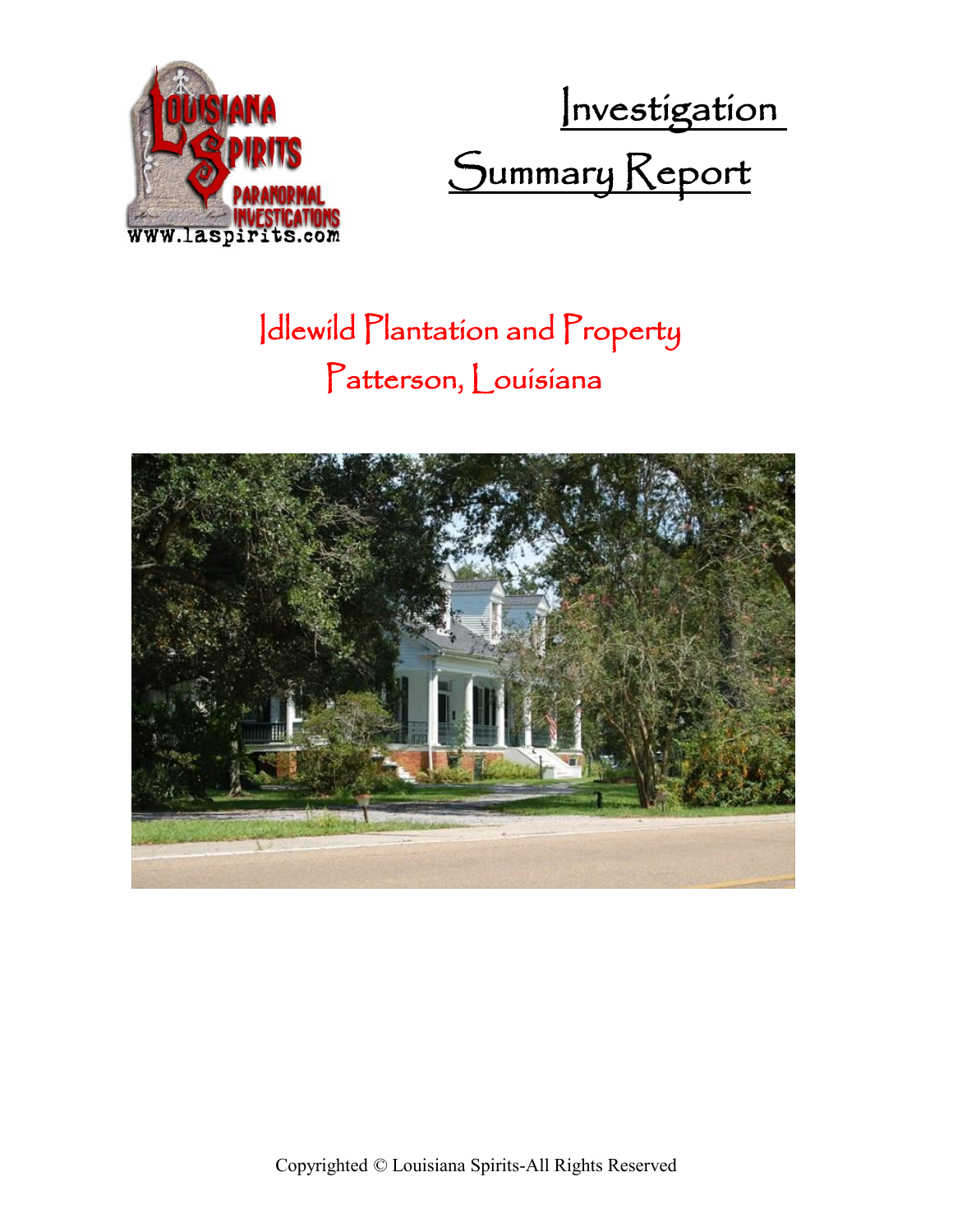### HISTORY

This plantation's original owner was a wealthy French planter named George Haydel. He built Idlewild as a wedding present to his daughter. Mrs. Pam and Captain John are the current owners of this location. They informed us of the history and activity of Idlewild Plantation. There are 4 other homes on the property. All of these homes were built between the late 1800's to early 1900's.

#### CLAIMS

The Acadiana Chapter is doing a follow up investigation of this location with the assistance of the Central Chapter. The owners claim there is a woman that has been seen in the main dining room of the home. Another claim in of a blue shirt that was seen in the upstairs bedroom that appeared to be floating. Captain John claims he has activity at his home on the property. Captain John also stated they can't keep the Overseer's house rented out. He says renters claim its very negative and people feel uneasy in the home.

Investigators Reports & Evidence

Location: Patterson, La.

Date: May 29, 2021

Investigators: Acadiana Chapter and Central Chapter

Equipment used: Several deer cameras, digital voice recorders, wireless video cameras, Rem pods, Mel Meter, K 2 Meters, digital still camera, SLS camera.